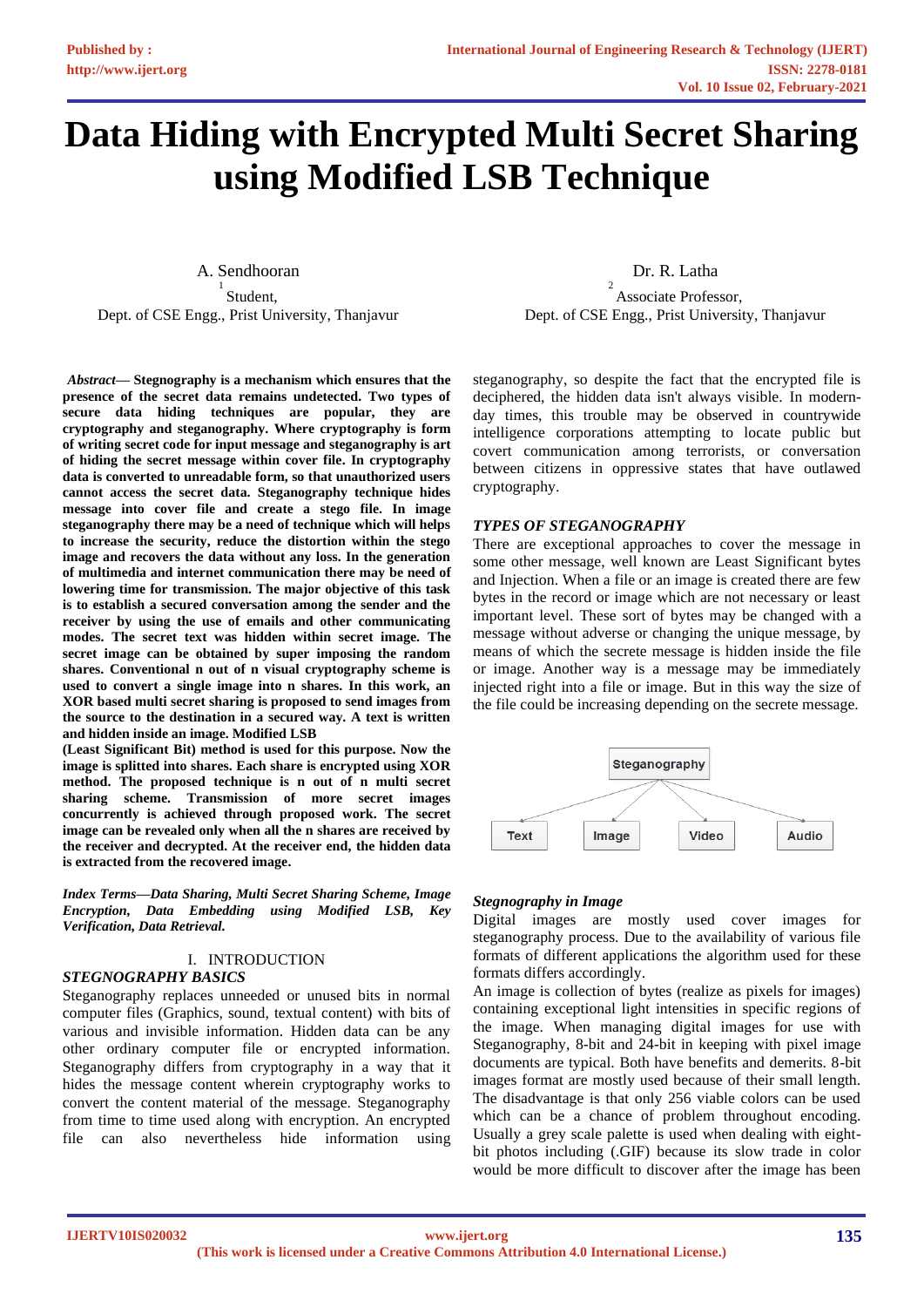encoded with the secret message. 24-bit images provide a lot more flexibility when used for Steganography. The huge numbers of colors (over sixteen million) that may be used pass nicely beyond the human visual system (HVS), which makes it very difficult to come across as soon as a secret message has been encoded.

Large quantity of information can be encoded in to 24-bit image as its miles compared to 8-bit images. The disadvantage of 24-bit images is their length which may be very excessive and this makes them suspicious our internet due to their heavy length when in comparison to 8-bit images. Depending at the kind of message and type of the image different algorithms are used.

#### **Techniques for Stegnography in Image**

- Least significant bit insertion
- Masking and filtering
- Redundant Pattern Encoding
- Encrypt and Scatter
- Algorithms and transformations

## *CRYPTOGRAPHY*

Cryptography is the science of the usage of mathematics to encrypt and decrypt data. Cryptography enables users to manage sensitive information or transmit it throughout insecure networks (like the Internet) in order that it cannot be read by anyone except the intended recipient.

While cryptography is the technology of securing information, cryptanalysis is the technological know-how of analyzing and breaking secure communication. Practical cryptography system combines analytical reasoning, mathematical tools, sample finding, patience, willpower, and luck. Cryptanalysts are also referred to as attackers. Cryptology embraces each cryptography and cryptanalysis.

Cryptography is used in real time applications such as secure banking transactions cards, computer password protection and secure e- commerce transactions.

Three varieties of cryptographic techniques utilized in general.

- 1. Symmetric-key cryptography
- 2. Hash capabilities.
- 3. Public-key cryptography

#### MULTI SECRET SHARING

A secret sharing (SS) scheme is a cryptosystem that encrypts a secret into more than one portion referred to as shares so that qualified units of shares only employed to reconstruct the secret. Therefore the SS scheme is one of the maximum essential technologies to realize comfortable access manage. A typical example of secret sharing schemes is a (*k, n*) threshold secret sharing scheme. In (*k, n*)-threshold based multi secret sharing schemes, a secret is splited and encrypted into *n* shares in such a way that any *k* or more shares can be employed to reconstruct the secret, while no *k −* 1 or less

shares leak any information about the secret. In contrast, there exist secret sharing schemes whose decryption do not require any numerical computations but can be performed by a human. A visual secret sharing (VSS) scheme is an example of such secret sharing schemes. In the normal secret sharing schemes, secrets and shares are both visual information and their encryption and decryption is achieved with the aid of computer systems. The schemes encrypt a visible secret message into visible secret shares so that humans can recover the visible secret with their eyes by superposing a qualified set of visual shares printed on transparencies.

Data exchanged over the Internet is in the form of images, audio, video, text, handwritten text, graphic objects, animations etc... The media used in data exchange is unreliable and insecure. Security of the digital media has become an important topic as it can be copied and modified easily. Cryptography is one of the techniques, which can be used for provide security of exchanged data. It ciphers the plain text to make it as cipher text, which is actually communicated through the communication media so that intruders even if obtain the cipher text do not be able to decipher the original information hidden within the cipher text.

#### II. RELATED WORK

Jiantao Zhou, et.al,.[1] Proposed an encrypted RIDH scheme. The proposed method hiding a secret message with the usage of public key modulation technique and plays information extraction via providing the data distinguishability of encrypted and non-encrypted image blocks. The decoding of the message bits and the authentic cover file are blended together; this proposed data hiding approach belongs to the class of non-separable RIDH solutions. Compared with the unique unencrypted block, the pixels within the encrypted block tend to have a far greater uniform distribution. This motivates to introduce the neighborhood entropy into the characteristic vector to capture one of kind characteristics. Instead of thinking about normal encryption algorithms tailored to the scenario of encrypted-domain information hiding, here keep on with the conventional flow cipher carried out in the trendy format. That is, the ciphertext is generated through bitwise XORing the plaintext with the important thing circulation. The extensively used flow cipher AES inside the CTR mode (AES-CTR) is assumed. The resulting information hiding paradigm over encrypted domain may be more practically beneficial due to motives.

Monika Bartwal, et.al,.[2] In an image using the redundancy used a key of reversible data embedding for finding and embedding domain. To extend the alternative space the current strategies decrease the redundancy via the execution of pixel level calculation and employ image histogram. The current techniques show unlimited embedding quantity without seriously demeaning the visible excellence of embedded consequence. The first step is image division, the modern uncompressed image is separated into fragments A and B; and monitored through the LSBs. A is reversibly embedded into B, the usage of self-reversible placing and reversible information hiding approach. LSBs of A can be used to position up extra information. Afterward self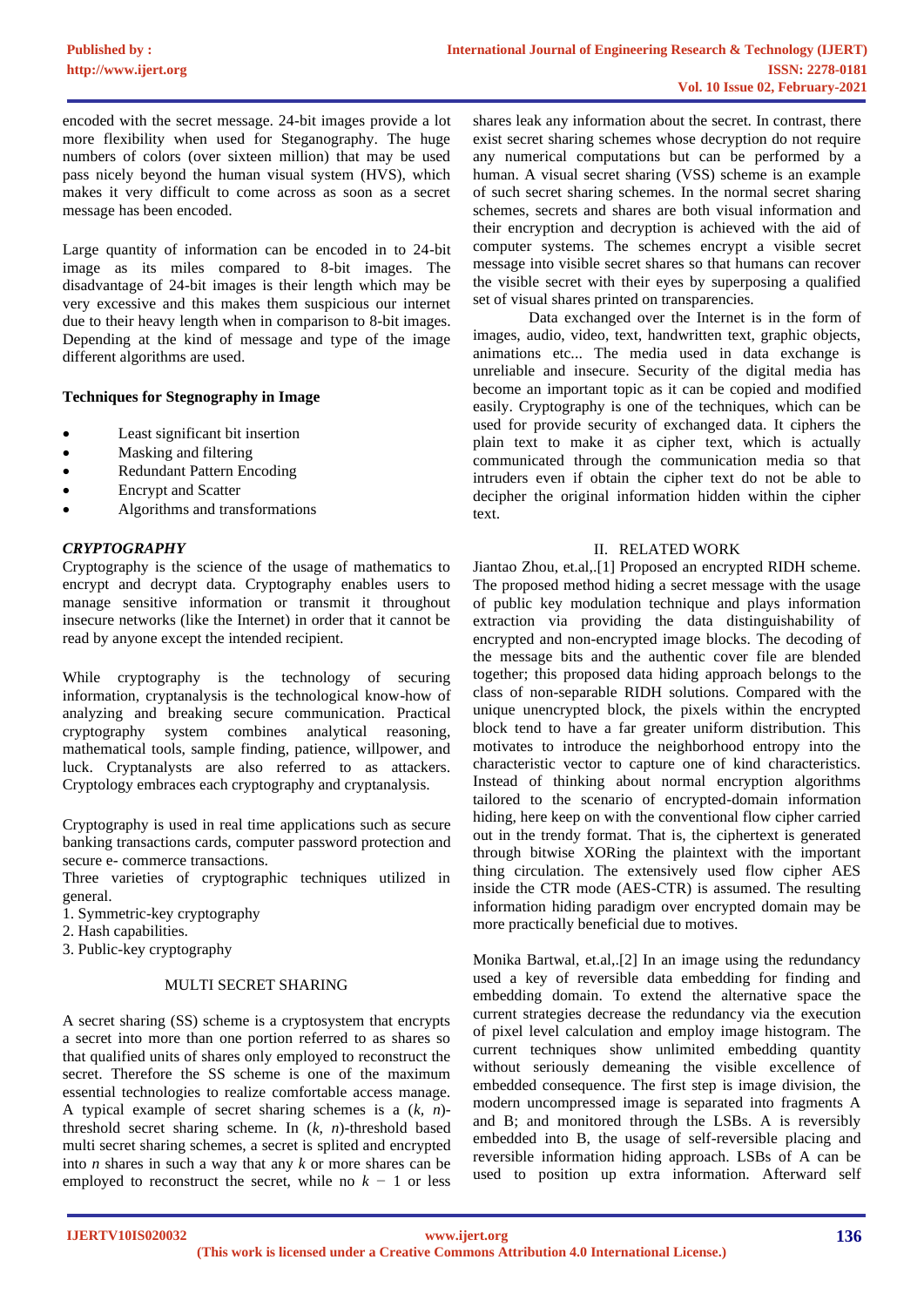embedded information reorganized the image the usage of stream cipher. The values are 0 to 255 and signified by using eight bits. Afterward the encryption manner, the records hider positioned up the encoded image, and inserts a restrained data into it. The information hider can´t exchange the unique image and only can manage the access to the embedded information. The data mining and data extraction entirely differs from image decryption. Two exceptional cases are taking to expose.

Shuang Yi, et.al,.[3] Propose a new BBE algorithm for reversible data hiding in the encryption domain, which is totally different from traditional RDH methods. BBE can be utilized in different types of images such as binary, grayscale, medical and cartoon images. Compared with existing state-of-the-art methods, it has significantly improved embedding capacity and quality of the marked decrypted image. BBE-RDHEI can also be simplified and utilized for binary images, while existing RDHEI methods are designed only for gray-scale images. To extensively improve the security degree of BBE-RDHEI, we additionally provides a protection key design mechanism such that BBE-RDHEI is capable of resist the differential attack, at the same time as current RDHEI techniques cannot. To enhance the robustness and performance of Reversible Data Hiding techniques in present noise and data loss attacks, here introduce a bit level scrambling system to BBE-RDHEI after secret data embedding to spread out embedded secret information over the complete marked encrypted image. As a result, BBE-RDHEI is able to recover most of secret data even if one bitplane (e.g., LSB or MSB) of the marked encrypted image is completely removed. Moreover, any bit-stage scrambling algorithm may be used in our BBE-RDHEI. This is another level protection gain of BBE-RDHEI.

Xiaochun Cao, et.al,.[4] Proposed HC\_SRDHEI method. For the content owner, the given cover image is represented in keeping with an over-whole dictionary via sparse coefficients. After that, for the given selected patches, the corresponding coefficients and reconstructed residual errors are encoded immediately without quantization. For most of the patches, the data size is well reduced in the basis of coefficient representation, thus the vacated room is preserved for high capacity data hiding after image encryption. Note that, for losslessly recovering the cover image, the residual errors are self-embedded into the non-selected patches. At the receiver side, when the receivers get encrypted image containing additional data, the processing steps depends on the role of receiver. If the receiver is a data hider and has the hiding key, he can extract the information without get knowledge about image content. If the receiver is an image owner and only has the encryption key, he can decrypt the image with a better quality. If the receiver is both the image owner and data hider, he has each of keys in such case. Thus, the data extraction and content material recovery are all completed, and both results are free of errors. At the end, for proposed framework, the data extraction and image recovery process are separable and reversible.

Kenta Kurihara, et.al,.[5] Perceptual image encryption is a processing technique which makes an image difficult to recognize visually. Number theory-based encryption methods,

such as RSA, DES or AES are the most secure options. However, within the multimedia data sharing domain, many packages have sought a trade-off in security to permit different necessities, which include low processing needs, keeping bitstream compliance, and sign processing in the encryption domain, along with compression, watermarking, searching, and so forth. In this work, recognition on image compression structures in the encrypted area, particularly ETC structures, in which a content proprietor wants to securely transmit an image to a recipient, through untrusted channel provider. In particular, using the JPEG fashionable is meant as a compression approach. When a common key is used for all frames, the key management is simple because the number of keys is one totally. However, the difficulty to estimate the key decreases because each frame mutually has some correlation. On the other hand, when an individual key is applied to each frame, the estimation of the keys is more difficult. However, the key management becomes complicated due to a lot of keys. To overcome such situations, we propose a key management scheme the multidimensional hash chain. To overcome such situations, here advise a key control scheme the multidimensional hash chain. The proposed scheme divides a video sign into N periods wherein each period has T frames.

## III. EXISTING METHODOLOGIES

Steganography is the practice of hiding secret messages (hidden text) within every day, seemingly innocuous object (cover text) to produce a stego text. The recipient of a stego text can use his knowledge of the particular method of steganography employed to recover the hidden text from the stego text. The goal of steganography is to allow parties to converse covertly in such a way that an attacker cannot tell whether or not there is hidden meaning to their conversation. This sets steganography apart from cryptography which, although providing for private communication, can arouse suspicion based solely on the fact that it is being used.

RHD-EI permits a server to embed extra message bits into an encrypted image uploaded by the content provider, and guarantees that the original content material may be losslessly recovered after decryption at the recipient side. This method strictly relies on the properties of secret sharing. Summarizing the main techniques, secret sharing serves as the underlying primitive offering security, multiple secret preserves size complexity, and inherently additive homomorphism realizes the data embedding. Here provide the formal description of the technique, and present a clear notion, so-called operating addition homomorphism in multi-secret sharing (OAMSS). Also provide another technique to compress the size of a key used in OAMSS. For generalization, if SNK (Share No Secret Key) schemes satisfy some properties, they can be converted to SOK (Share One Key). Hence, this method can be generalized as a converter. As a concrete instantiation, SNK scheme based on difference expansion, we show the SOKtype RDHEI by slight modification. The scheme overview is described as follows. P will pre-process the cover-image and generate a new cover-image, referred to as the processed image, and then send H the encrypted image by using polynomial interpolation. H will obtain a new polynomial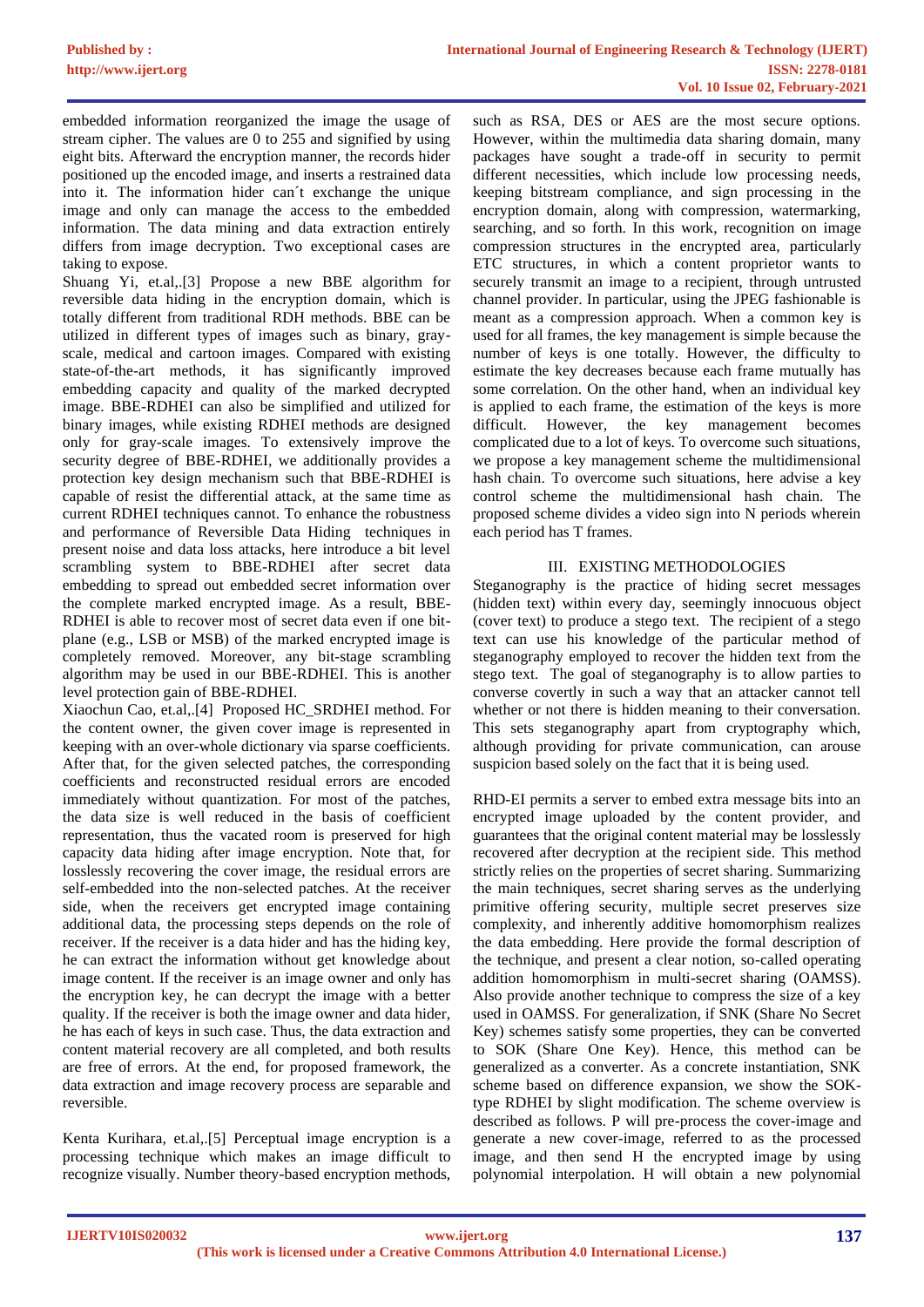which carries a secret message in the released LSB plane, and then use addition homomorphism to generate the encrypted image with embedded message. Finally, by decryption R is able to obtain the stego-image, and then recover the coverimage and secret message.

### IV. SECURE DATA SHARING USING MULTI SECRET SHARING WITH ENCRYPTION APPROACH

The goal of this proposed work is to set up a secured communication among the sender and the receiver by using the usage of emails and other communicating modes. In this system, an XOR based multi secret sharing approach is proposed to share images from the sender to the receiver in a secured way. This method eliminates the fundamental security challenges of VC like external use of code book, random share patterns, expansion of pixels in shared and recovered images, lossy recovery of secret images and limitation on number of shares. The proposed method is n out of n multi secret sharing scheme. Single transmission of multiple secret images is achieved through this proposed work. The secret text can be hidden within the image. The secret image can be revealed only when all the n shares are received by the receiver and decrypted. The text is typed and hidden in an image. This is done using LSB method. Then the XOR based VC method is used to encrypt the image and send it to the receiver. The key which is used to encrypt the shares will be mailed to the receiver. The receiver will decrypt the shares using the same key that is used for encryption. After that, the hidden text will be extracted from the recovered image using the LSB method.

### METHODOLOGY

#### *MPVD with LSB Algorithm*

In the embedding procedure of a secret message, a cover image is partitioned into non-overlapping blocks of 9 consecutive pixels.

- A difference between pixels values are calculated the 9 pixels in every block.
- All possible distinction values are differentiated into a number of ranges.
- The calculated difference value then changed by using a new value to embed the cost of a sub-stream of the name of the secret message.
- The amount of bits which can be embedded in an image pixel pair is determined regarding the range of the difference value.

#### *LSB Encoding*

First the unique image and the compressed encrypted secret message are taken. Then the encrypted secret facts need to be transformed into binary format. Binary conversion is accomplished via taking the American Standard Code of Information Interchange (ASCII) values of the person and converting them into binary layout and producing move of bits. Similarly, in cover photo, bytes representing the pixels are taken in unmarried array and byte stream is generated. Message bits are taken sequentially after which are positioned in LSB little bit of image byte. Same process is followed till all the message bits are located in photograph bytes. Image generated is called 'Stego-Image'. It is prepared for transmission through the Internet.

Algorithm for hiding mystery facts in Cover image:

Step-1: Read the cover media image and secret information which is to be embedded in to the cover image.

Step-2: Compress the secret facts.

Step-3: Convert the compressed secrets into cipher textual content by way of using secret key shared through receiver and sender.

Step-4: Convert encrypted textual content message into binary codes for embedding process.

Step-5: Find LSBs value of each RGB pixels that present in cover image.

Step-6: Embed the bits of the secret data into bits of LSB of RGB pixels of the cover image.

Step-7: Continue the procedure till the secret information is absolutely hidden into cover document.

#### *LSB Decoding*

First, 'Stego-Image' is taken and single array of bytes are generated as it become carried out at the time of encoding. The general number of bits of encrypted secret information and the bytes representing the pixels of stegoimage are taken. Counter is to begin with set to 1, which in turn offers the index range of the pixel byte where secret message bit is available in LSB. The procedure is continued till very last secret message bit is reached. After this, the bit circulation of the message shall be generated. Available bits are grouped to shape bytes such that each byte represents single ASCII character. Characters are stored in textual content record which represents the encrypted embedded message. After that the decryption and decompression are to be done.

Algorithm for unhiding secret data from Stego image:

Step-1: Read the stego image.

Step-2: Find LSBs value of each RGB pixel of the stego image.

Step-3: Find and retrieve the LSBs of every RGB pixel of the stego image.

Step-4: Continue the system until the message is virtually extracted from stego image.

Step-5: Decompress the extracted secret facts.

Step-6: Using shared key, decrypt secret records to get original records.

Step-7: Reconstruct the secret statistics.

#### *XOR Encryption Algorithm*

Exclusive-OR encryption, is not a public-key encryption algorithm such as RSA, is almost unbreakable through brute force techniques. It is at risk of patterns; however this weak spot can be avoided through first compressing the report. Exclusive-or encryption requires that both encryptor and decryptor have access to the encryption key, but the encryption algorithm, while extremely simple, is nearly unbreakable. Exclusive-OR encryption works by using the Boolean algebra function exclusive-OR (XOR). XOR is a binary operator (meaning that it takes arguments - similar to the addition sign, for instance). Exclusive-OR, it is easy to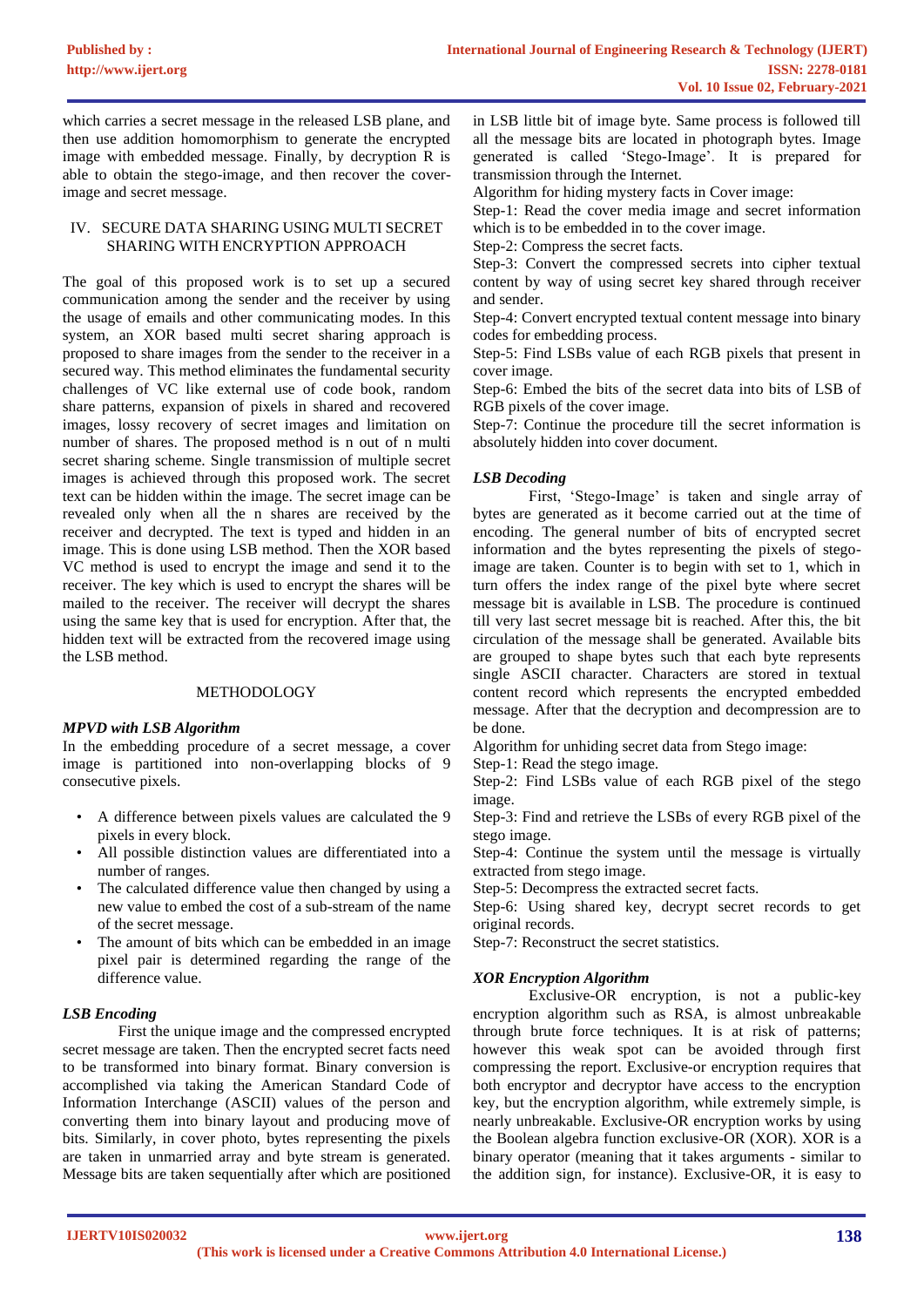infer (effectively, no much less) that it will return true if one, and only one, of the two operators is true.

The idea behind exclusive-OR encryption is that it is impossible to reverse the operation without knowing the initial value of one of the two arguments. For example, if apply XOR of two variables of unknown values, no need to tell from the output what the values of those variables are. For instance, in case you take the operation A XOR B, and it returns TRUE, you cannot recognize whether A is FALSE and B is TRUE, or whether B is FALSE and A is TRUE.

Exclusive-OR (XOR) encryption is an encryption method that is hard to break through with "brute force" strategies (brute force = the usage of random encryption keys within the desire you discover an appropriate one.), however the encryption technique is prone to sample reputation. Patterns can be easily removed by compressing the file first (compression already makes it unreadable, it removes patterns for you) before it is encrypted.

The XOR encryption technique doesn't make use of a publickey, which include RSA. Instead both the people that encrypt the record as well as the people that need to decrypt the file need to have the encryption key. The X-OR encryption (as the name already tells you) uses the Boolean algebra function XOR. The XOR characteristic is a binary operator, this means that that it takes two arguments while create it. If one of the two arguments is proper and the alternative argument is fake, then the XOR function will return authentic.

## *PROCEDURE*

#### *Create Text Message*

Secret Data hiding is a process of embedding the secret text message imperceptibly into the cover media by minimally modifying the elements of the cover media. In this module sender will generate the content for transmit to the receiver. Message text is present in the form of normal text in English words.

#### *Image Upload and Hiding*

This process is to select cover media for information hiding. Here images are used as a cover media for the secret message. Cover image is also select by the sender when create the secret message. Original message is hidden into the cover media (image) to improve the security of data sharing. The steganographed image that has to sent should be uploaded. The image should be any one of the image supporting formats. The various supporting formats are JPEG, PNG & BMP. A text is written and hidden inside a secret image. This is done by using LSB method. The cover image is called as a steganographed image.

#### *Share Split and Encryption*

The uploaded image will be divided into "n" number of shares according to the user requirements. "n" is the product of rows and columns. Here, in this project, the number of shares is 16 (4\*4). Maximum number of shares is fixed to 8 \* 8. Splited image shares will be encrypted separately using XOR method. A key is used to encrypt the shares. X-OR encryption method requires that both encryption and decryption process have access to the encryption key, but the encryption algorithm,

while extremely simple, is nearly unbreakable. That key will be mailed to the receiver. If JPEG image is used, the encrypted share will be in black and white color. It will look like a QR code.

### *Multi Share Sending*

All the individual encrypted shares will be stored in a folder. By using this module, all the encrypted shares will be sent to the receiver in a single transmission. This single transmission enables receiver to receive all the shares at a time. This will helps to avoid the information or share missing and also it saves transmission and receiving time for both sender and receiver.

#### *Image Decryption*

All the encrypted shares will be received by the receiver in a single transmission. Each received share will be decrypted individually using inverse XOR method. The key that is received through mail is used in this decryption process. Private key is used for both encryption and decryption process. The output of this module will be an individual share in the decrypted form. All the decrypted individual shares are the input for this module. These individual shares will be joined together to form the original (secret) image. The recovered image can be viewed as a complete single image. The dimensions of both the original image and the recovered image will be the same.

#### *Recovered Image and Text Extracting*

In this module receiver can retrieve encrypted shares. After decryption image shares receiver can reconstruct the shares to get original cover image. Data extraction is the process of get the original data from cover file. The hidden text will be recovered from the secret image. Receiver gets the secret message with cover text. LSB method is used to retrieve the hidden text Specific key is generated and shared to the receiver during the process of message sending. Receiver can decrypt the text using shared secret key. Then the original message is shown to the receiver.

#### *MULTI SECRET SHARING FRAMEWORK*



Fig 4.1: Architecture for Proposed Work